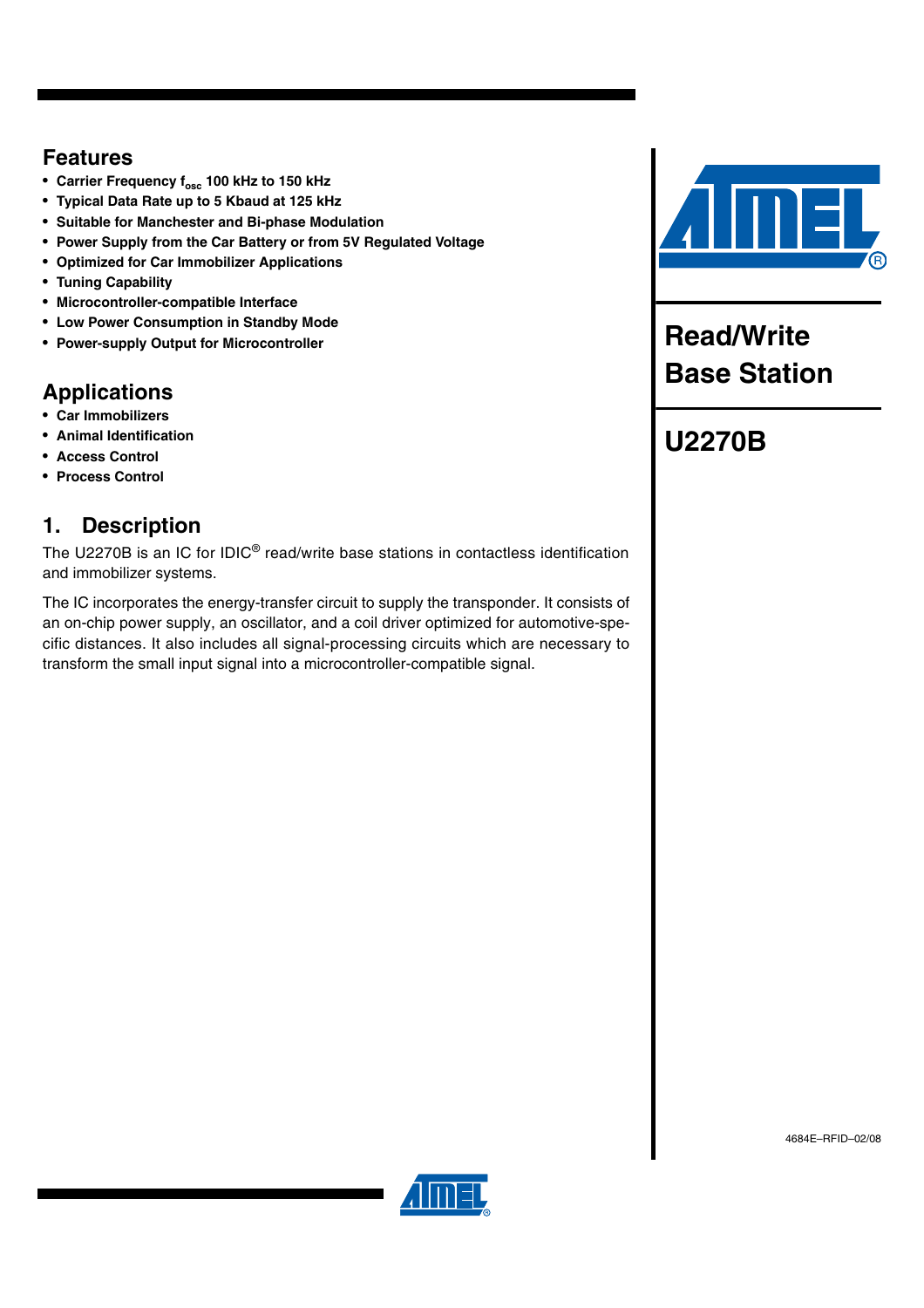

## **Figure 1-1.** System Block Diagram





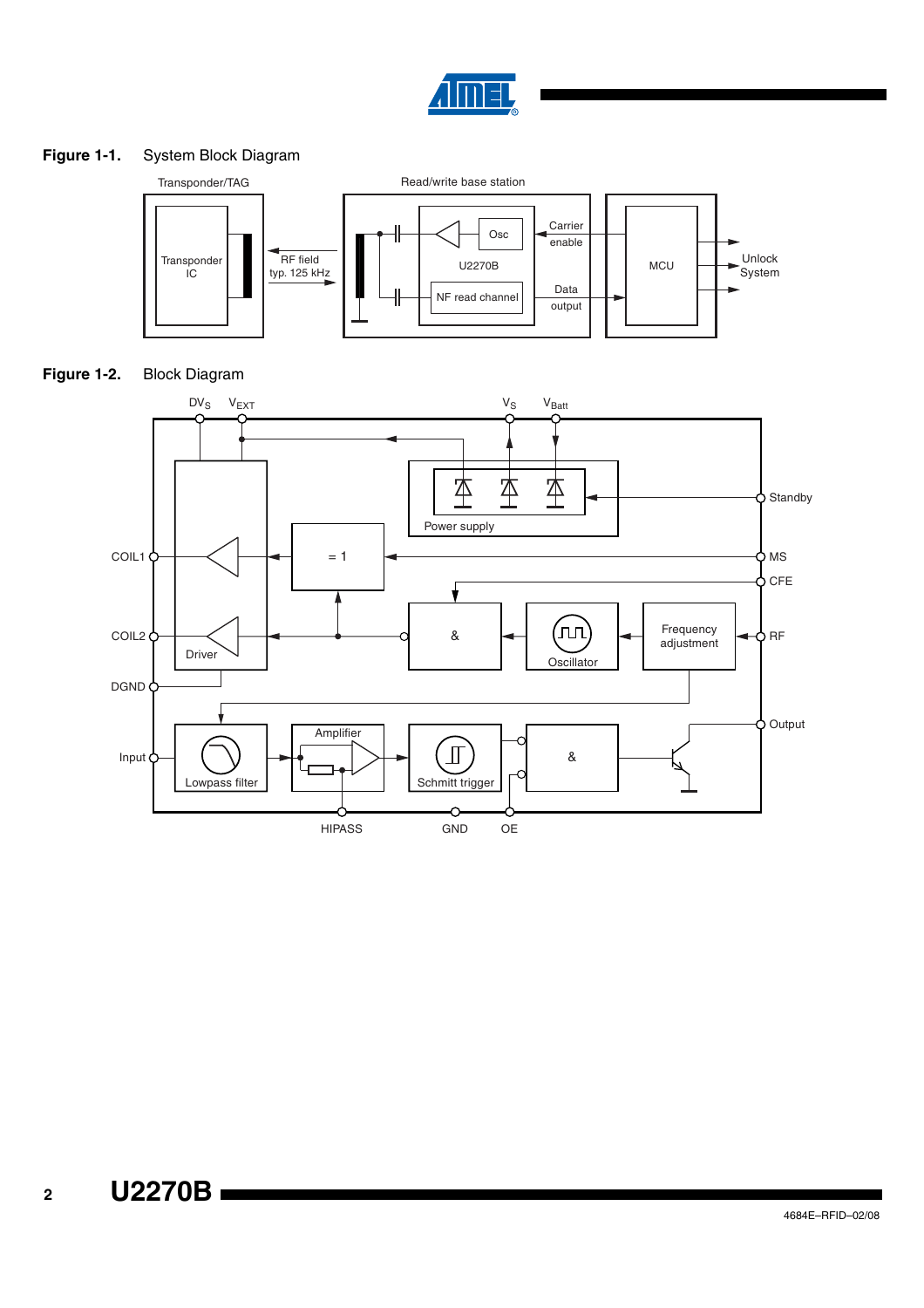# **2. Pin Configuration**

## **Figure 2-1.** Pinning

| GND<br>OUTPUT<br><b>OE</b><br><b>INPUT</b><br>MS | 2<br>3<br>5 | 16<br>15<br>14<br>13<br>12 | <b>HIPASS</b><br>RF<br>VS<br><b>STANDBY</b><br><b>VBATT</b> |
|--------------------------------------------------|-------------|----------------------------|-------------------------------------------------------------|
| <b>CFE</b><br><b>DGND</b><br>COIL2 <sub>L</sub>  | 6<br>8      | 11<br>10<br>9              | <b>DVS</b><br><b>VEXT</b><br>COIL1                          |
|                                                  |             |                            |                                                             |

## **Table 2-1.** Pin Description

| Pin              | Symbol            | <b>Function</b>                                   |
|------------------|-------------------|---------------------------------------------------|
| 1                | <b>GND</b>        | Ground                                            |
| $\overline{c}$   | <b>OUTPUT</b>     | Data output                                       |
| 3                | <b>OE</b>         | Data output enable                                |
| $\overline{4}$   | <b>INPUT</b>      | Data input                                        |
| 5                | MS                | Mode select coil 1: common mode/differential mode |
| 6                | <b>CFE</b>        | Carrier frequency enable                          |
| 7                | <b>DGND</b>       | Driver ground                                     |
| 8                | COIL <sub>2</sub> | Coil driver 2                                     |
| 9                | COIL1             | Coil driver 1                                     |
| 10 <sup>10</sup> | <b>VEXT</b>       | External power supply                             |
| 11               | <b>DVS</b>        | Driver supply voltage                             |
| 12               | VBatt             | Battery voltage                                   |
| 13               | <b>STANDBY</b>    | Standby input                                     |
| 14               | <b>VS</b>         | Internal power supply (5V)                        |
| 15               | <b>RF</b>         | Frequency adjustment                              |
| 16               | <b>HIPASS</b>     | DC decoupling                                     |

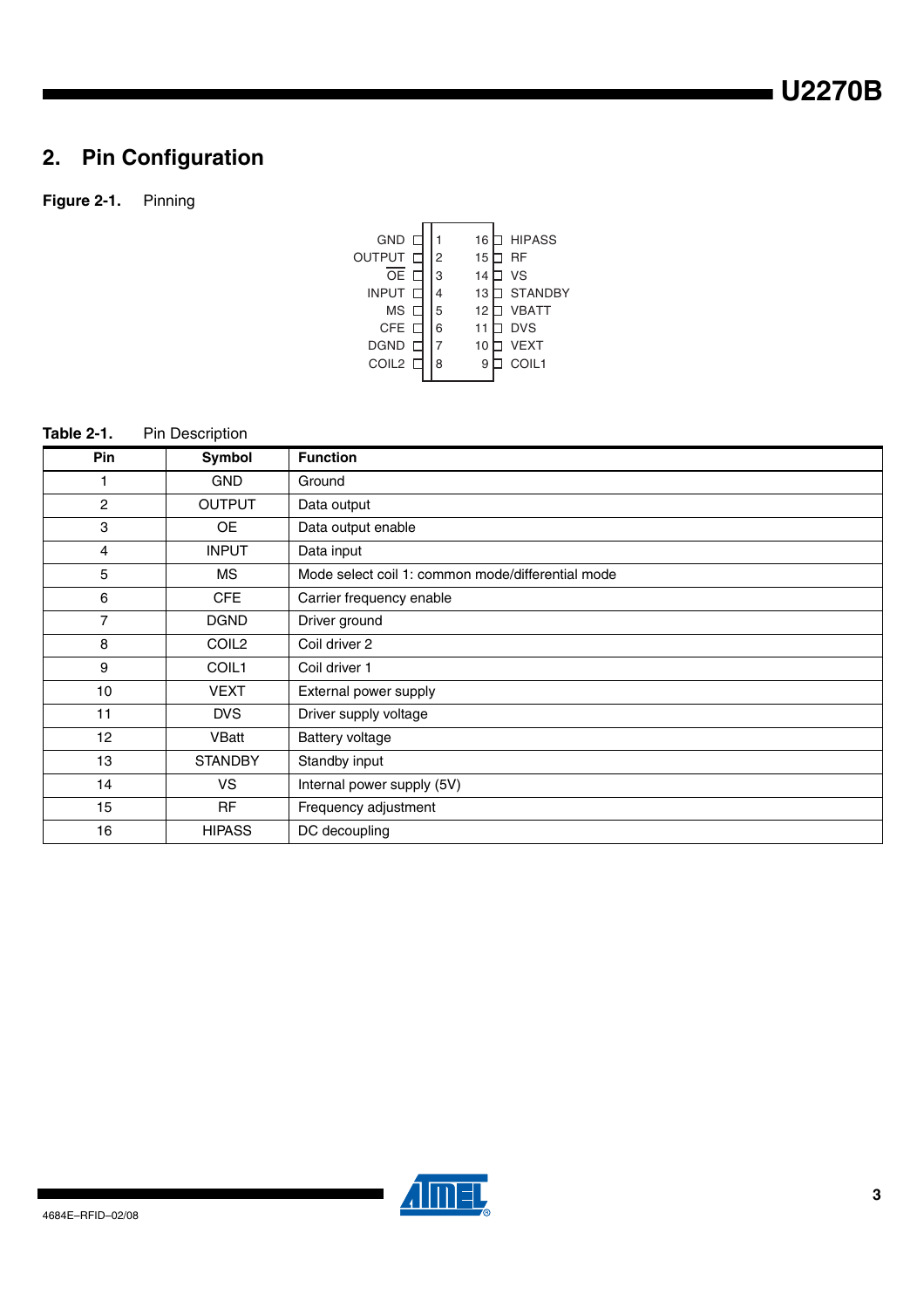

# **3. Functional Description**

## **3.1 Power Supply (PS)**



<span id="page-3-0"></span>**Figure 3-1.** Equivalent Circuit of Power Supply and Antenna Driver

The U2270B can be operated with one external supply voltage or with two externally-stabilized supply voltages for an extended driver output voltage or from the 12V battery voltage of a vehicle. The 12V supply capability is achieved via the on-chip power supply (see [Figure 3-1\)](#page-3-0). The power supply provides two different output voltages,  $V_S$  and  $V_{EXT}$ .

 $V_S$  is the internal power supply voltage for everything except for the driver circuit. Pin VS is used to connect a block capacitor.  $V_S$  can be switched off by the STANDBY pin. In standby mode, the chip's power consumption is very low.  $V_{EXT}$  is the supply voltage of the antenna's pre-driver. This voltage can also be used to operate external circuits, such as a microcontroller. In conjunction with an external NPN transistor, it also establishes the supply voltage of the antenna coil driver, DVS.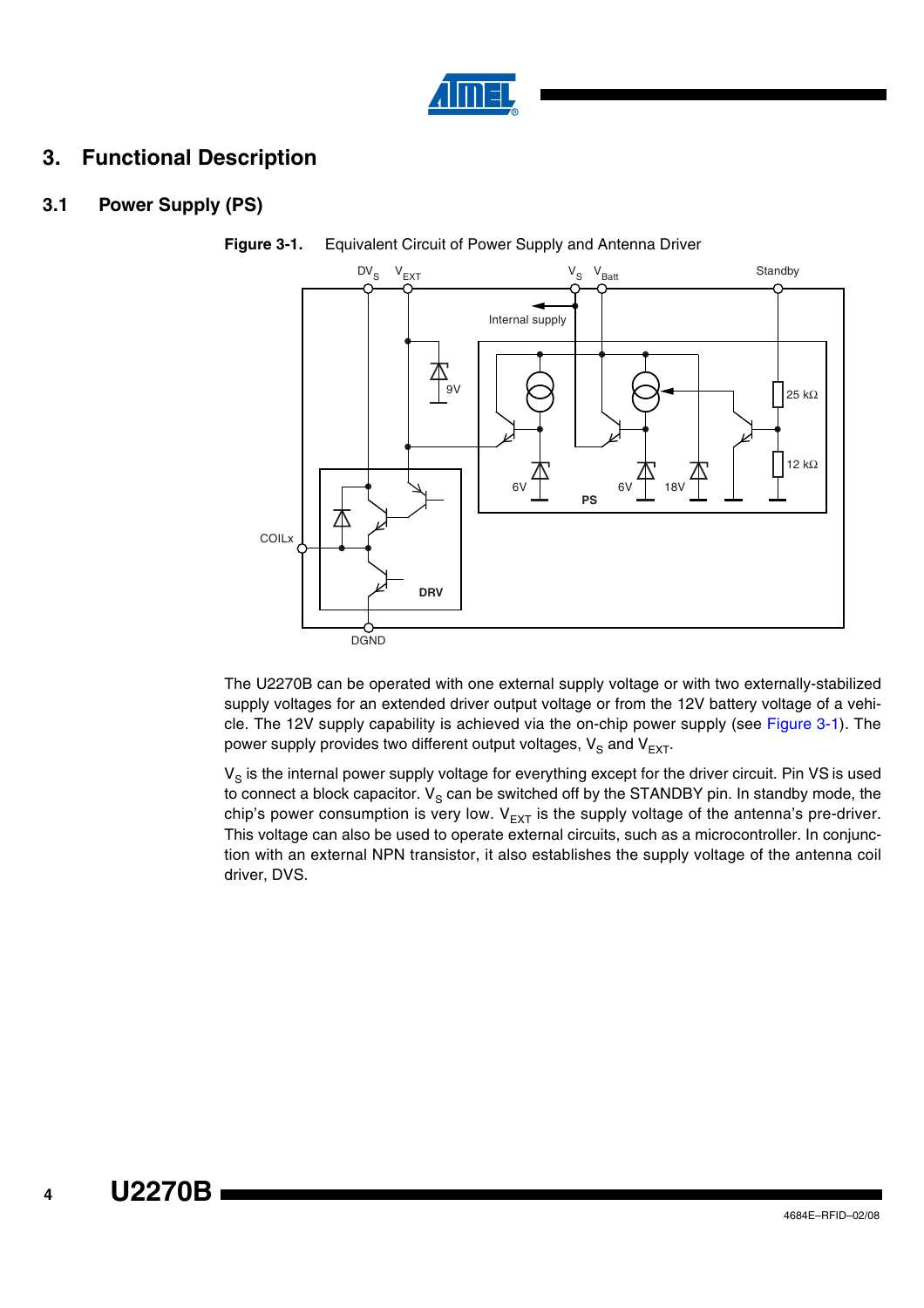#### **3.2 Operation Modes to Power the U2270B**

The following section explains the three different operation modes to power the U2270B.

#### **3.2.1 One-rail Operation**

All internal circuits are operated from one 5V power rail (see [Figure 3-2](#page-4-0)). In this case,  $V_{S}$ ,  $V_{EXT}$ and  $D_{VS}$  serve as inputs.  $V_{Batt}$  is not used but should also be connected to that supply rail.

<span id="page-4-0"></span>**Figure 3-2.** One-rail Operation Supply



#### **3.2.2 Two-rail Operation**

In this application, the driver voltage,  $D_{VS}$ , and the pre-driver supply,  $V_{EXT}$ , are operated at a higher voltage than the rest of the circuitry to obtain a higher driver-output swing and thus a higher magnetic field (see [Figure 3-3](#page-4-1)).  $V_S$  is connected to a 5V supply, whereas the driver voltages can be as high as 8V. This operation mode is intended to be used in situations where an extended communication distance is required.

<span id="page-4-1"></span>**Figure 3-3.** Two-rail Operation Supply



#### **3.2.3 Battery-voltage Operation**

Using this operation mode,  $V_S$  and  $V_{EXT}$  are generated by the internal power supply (see [Figure](#page-5-0) [3-4 on page 6](#page-5-0)). For this mode, an external voltage regulator is not needed. The IC can be switched off via the STANDBY pin.  $V_{EXT}$  supplies the base of an external NPN transistor and external circuits, like a microcontroller (even in standby mode).

Pin  $V_{\text{EXT}}$  and  $V_{\text{Batt}}$  are overvoltage protected via internal Zener diodes (see [Figure 3-1 on page](#page-3-0) [4](#page-3-0)).The maximum current into the pins is determined by the maximum power dissipation and the maximum junction temperature of the IC.

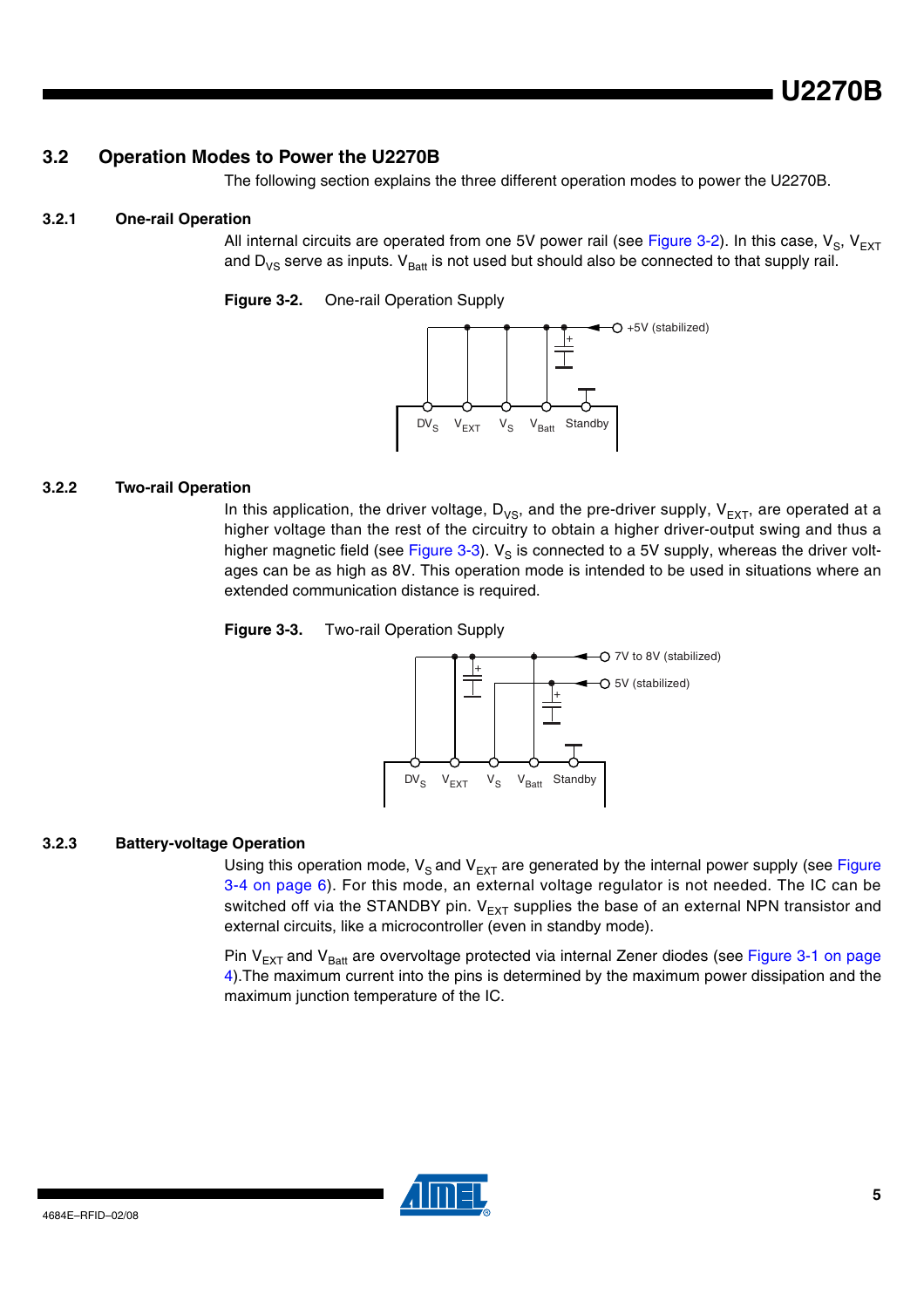

#### <span id="page-5-0"></span>**Figure 3-4.** Battery Operation



| Table 3-1.<br>Characteristics of the Various Operation Modes |
|--------------------------------------------------------------|
|--------------------------------------------------------------|

| <b>Operation Mode</b>     | <b>External Components Required</b>                                                        | <b>Supply-voltage Range</b> | <b>Driver Output</b><br><b>Voltage Swing</b> | <b>Standby Mode</b><br><b>Available</b> |
|---------------------------|--------------------------------------------------------------------------------------------|-----------------------------|----------------------------------------------|-----------------------------------------|
| One-rail operation        | voltage regulator<br>capacitor                                                             | $5V \pm 10\%$               | $\approx$ 4V                                 | No                                      |
| Two-rail operation        | 2 voltage regulators<br>2 capacitors                                                       | $5V \pm 10\%$<br>7V to 8V   | 6V to 7V                                     | No                                      |
| Battery-voltage operation | transistor<br>2 capacitors<br>Optional, for load dump protection:<br>resistor<br>capacitor | 6V to 16V                   | $\approx$ 4V                                 | Yes                                     |

#### **3.3 Oscillator (Osc)**

The frequency of the on-chip oscillator is controlled by a current fed into the  $R_F$  input. An integrated compensation circuit ensures a wide temperature range and a supply-voltage– independent frequency which is selected by a fixed resistor between  $R_F$  (pin 15) and  $V_S$  (pin 14). For 125 kHz, a resistor value of 110 kΩ is defined. For other frequencies, use the following formula:

 $R_t[kΩ] = \frac{14375}{f_0[kHz]} - 5$ 

This input can be used to adjust the frequency close to the resonance of the antenna. For more details see Section ["Applications" on page 10.](#page-9-0)

**Figure 3-5.** Equivalent Circuit of Pin R<sub>F</sub>

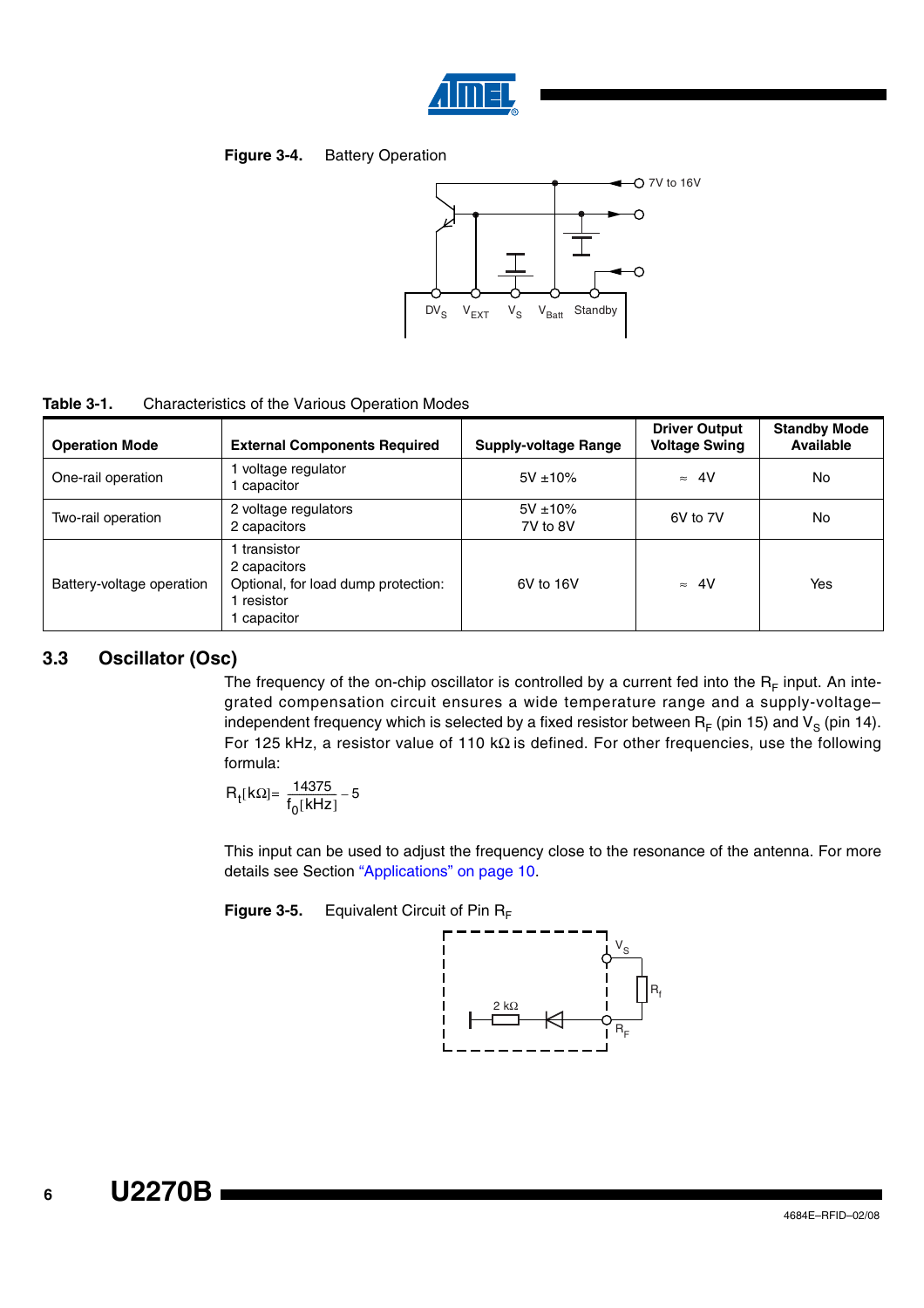#### **3.4 Low-pass Filter (LPF)**

The fully integrated low-pass filter (4th-order Butterworth) removes the remaining carrier signal and high-frequency disturbances after demodulation. The upper cut-off frequency of the LPF depends on the selected oscillator frequency. The typical value is  $f_{\rm Osc}$  / 18, and data rates up to  $f_{Osc}$  / 25 are possible if bi-phase or Manchester encoding is used.

A high-pass characteristic results from the capacitive coupling at the input pin 4 as shown in [Fig](#page-6-0)[ure 3-6.](#page-6-0) The input voltage swing is limited to 2  $V_{pp}$ . For frequency response calculation, the impedances of the signal source and LPF input (typical 210 kΩ) have to be considered. The recommended values of the input capacitor for selected data rates are given in [Section 4.,](#page-9-0) ["Applications" ,](#page-9-0) on [page 10](#page-9-0).

Note: After switching on the carrier, the DC voltage of the coupling capacitor changes rapidly. When the antenna voltage is stable, the LPF needs approximately 2 ms to recover full sensitivity.

<span id="page-6-0"></span>



#### **3.5 Amplifier (AMP)**

The differential amplifier has a fixed gain, typically 30. The HIPASS pin is used for DC decoupling. The lower cut-off frequency of the decoupling circuit can be calculated as follows:

$$
f_{\text{cut}} = \frac{1}{2 \times \pi \times C_{\text{HP}} \times R_i}
$$

The value of the internal resistor  $\mathsf{R}_{\mathsf{i}}$  can be assumed to be 2.5 k $\Omega$ 

Recommended values of  $C_{HP}$  for selected data rates can be found in Section 4., "Applications", on [page 10.](#page-9-0)

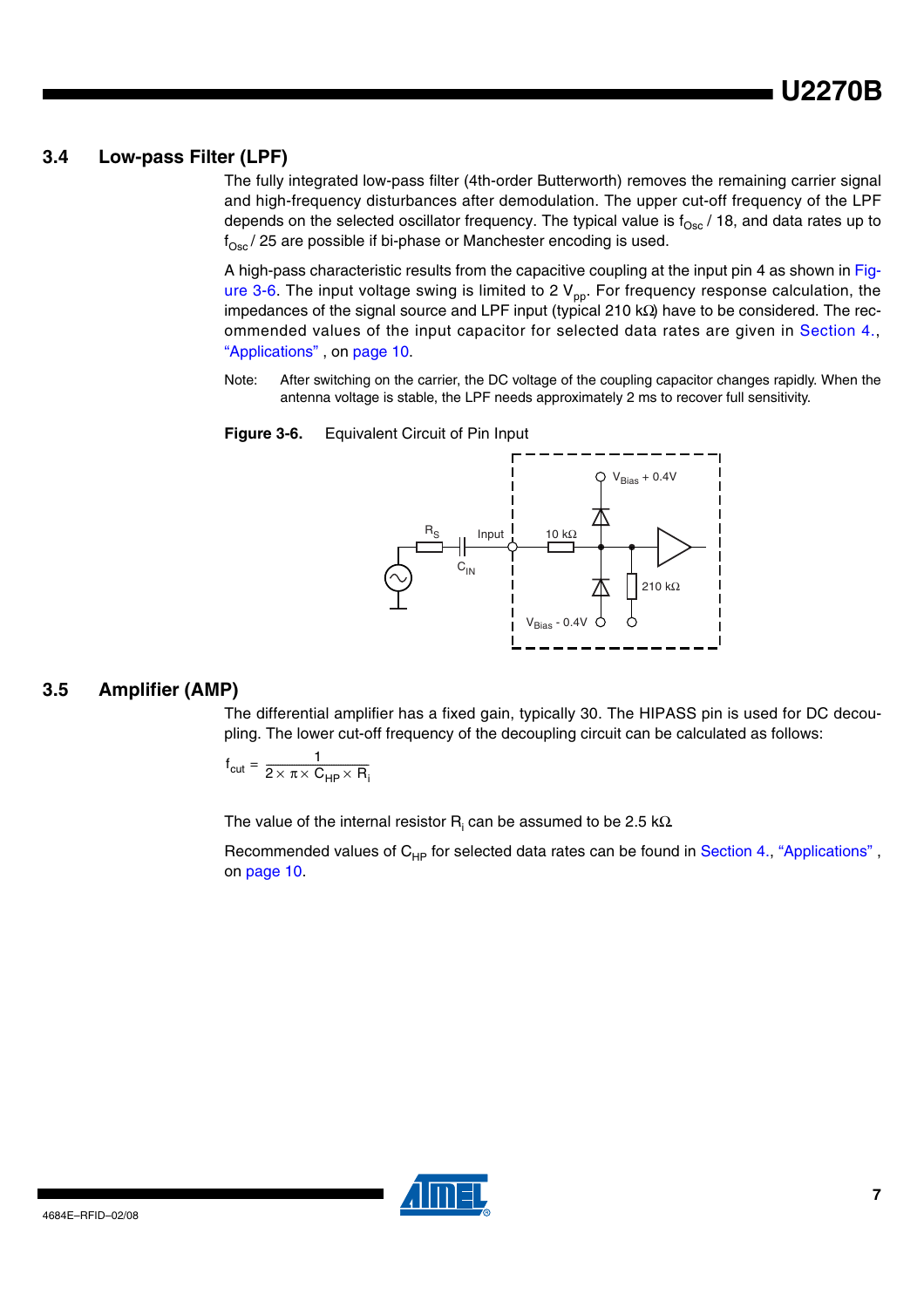

#### **Figure 3-7.** Equivalent Circuit of Pin HIPASS



## **3.6 Schmitt Trigger**

The signal is processed by a Schmitt trigger to suppress possible noise and to make the signal microcontroller-compatible. The hysteresis level is 100 mV symmetrically to the DC operation point. The open-collector output is enabled by a low level at OE (pin 3).



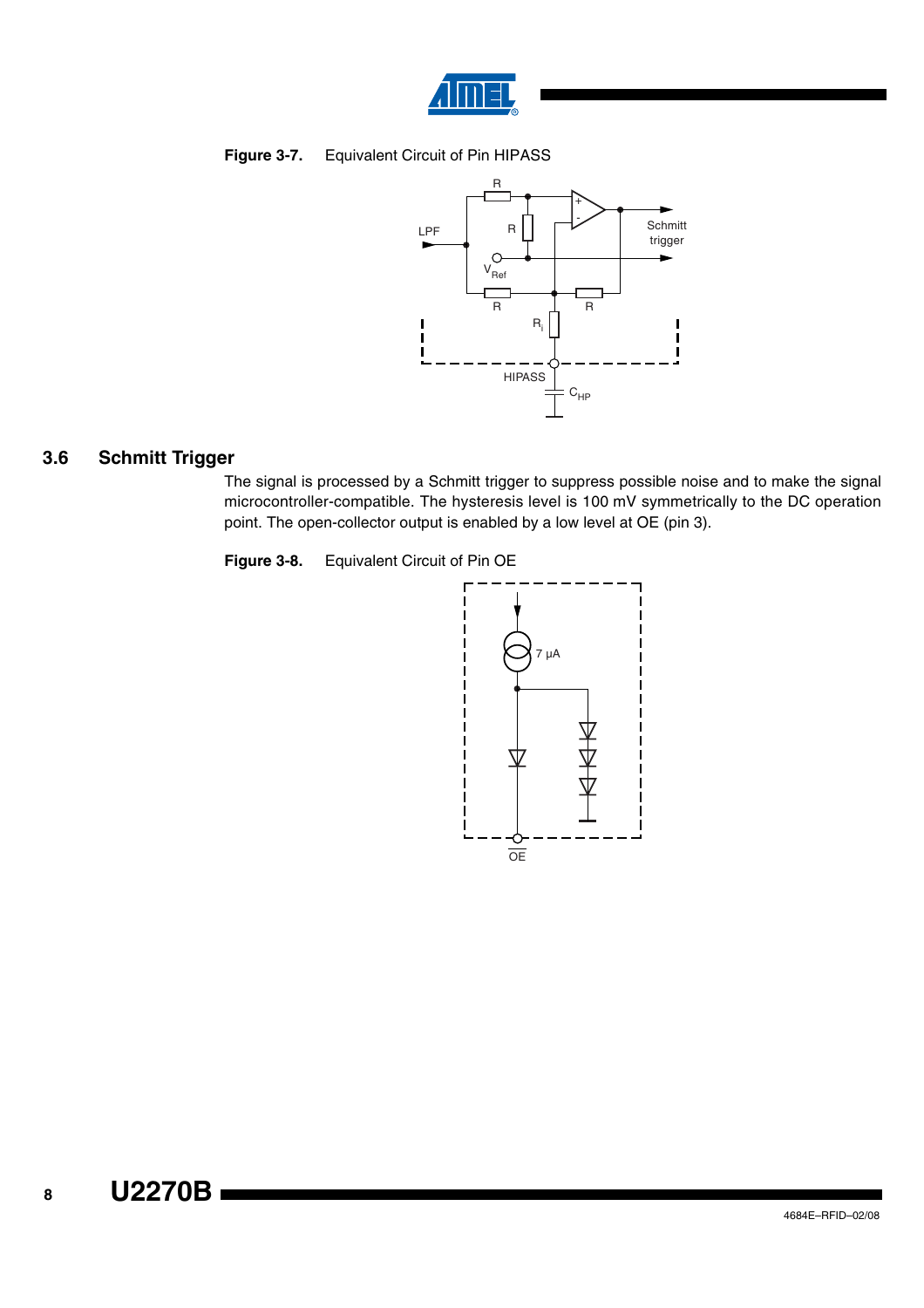## **3.7 Driver (DRV)**

The driver supplies the antenna coil with the appropriate energy. The circuit consists of two independent output stages. These output stages can be operated in two different modes. In common mode, the outputs of the stages are in phase; in this mode, the outputs can be interconnected to achieve a high-current output capability. Using the differential mode, the output voltages are in anti-phase; thus, the antenna coil is driven with a higher voltage. For a specific magnetic field, the antenna coil impedance is higher for the differential mode. As a higher coil impedance results in better system sensitivity, the differential mode should be preferred.

The CFE input is intended to be used for writing data into a read/write or a crypto transponder. This is achieved by interrupting the RF field with short gaps. The various functions are controlled by the inputs MS and CFE (see ["Function Table" on page 10\)](#page-9-1). The equivalent circuit of the driver is shown in [Figure 3-1 on page 4.](#page-3-0)





**Figure 3-10.** Equivalent Circuit of Pin CFE



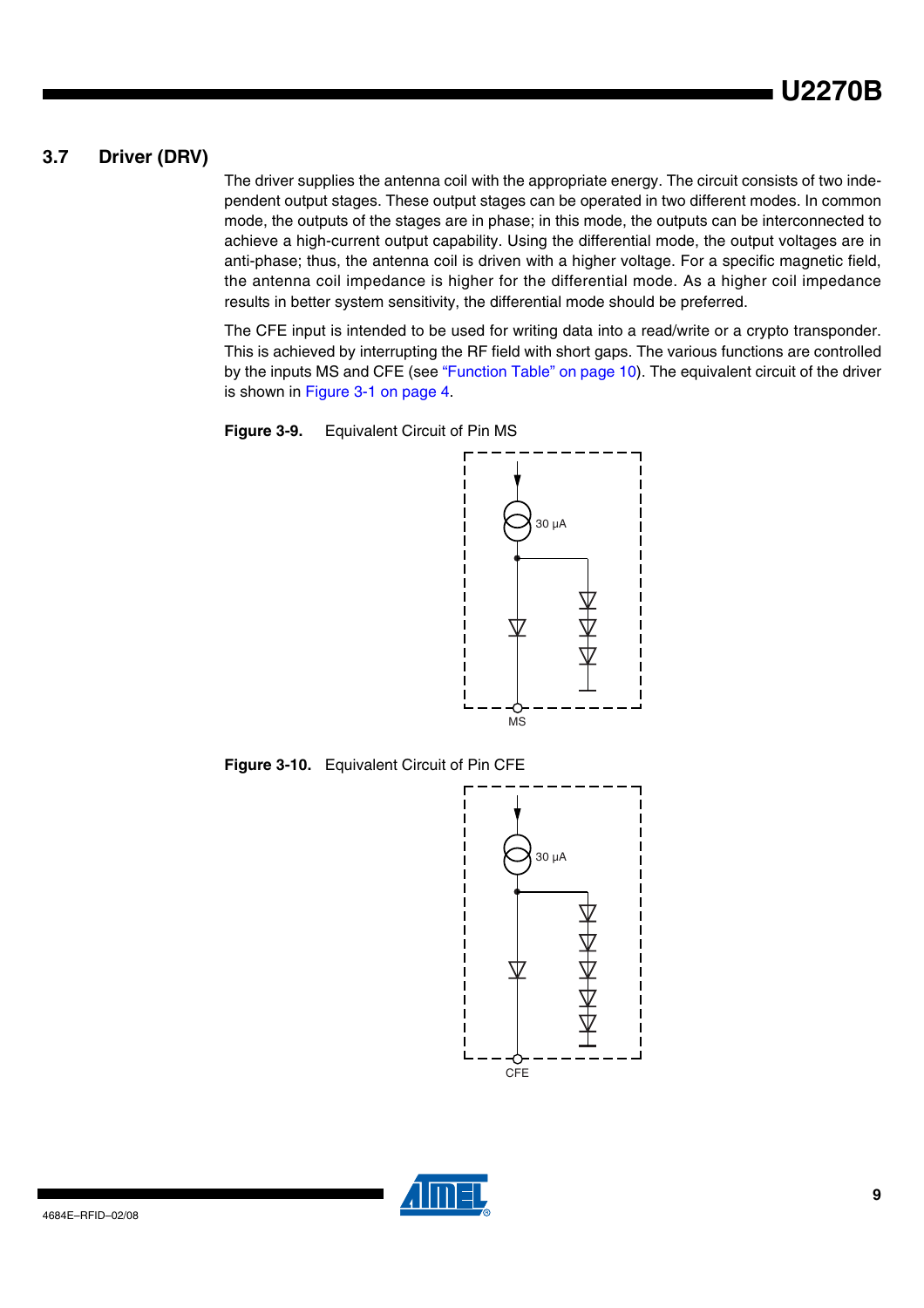

#### <span id="page-9-1"></span>**3.8 Function Table**

| <b>CFE</b> | <b>MS</b> | COIL1 | <b>COIL2</b> |
|------------|-----------|-------|--------------|
| Low        | Low       | High  | High         |
| Low        | High      | Low   | High         |
| High       | Low       |       |              |
| High       | High      |       |              |

|      | Output   | <b>STANDBY</b> | <b>U2270B</b> |
|------|----------|----------------|---------------|
| _ow  | Enabled  | _OW            | Standby mode  |
| High | Disabled | High           | Active        |

## <span id="page-9-0"></span>**4. Applications**

To achieve the system performance, consider the power-supply environment and the magnetic-coupling situation.

The selection of the appropriate power-supply operation mode depends on the quality of supply voltage. If an unregulated supply voltage in the range of  $V = 7V$  to 16V is available, the internal power supply of the U2270B can be used. In this case, standby mode can be used and an external low-current microcontroller can be supplied.

If a 5V supply rail is available, it can be used to power the U2270B. In this case, check that the voltage is noise-free. An external power transistor is not necessary.

The application also depends on the magnetic-coupling situation. The coupling factor mainly depends on the transmission distance and the antenna coils. The following table lists the appropriate application for a given coupling factor. The magnetic coupling factor can be determined using Atmel<sup>®</sup>'s test transponder coil.

| <b>Magnetic Coupling Factor</b> | <b>Appropriate Application</b>               |
|---------------------------------|----------------------------------------------|
| k > 3%                          | Free-running oscillator                      |
| $k > 1\%$                       | Diode feedback                               |
| $k > 0.5\%$                     | Diode feedback<br>plus frequency altering    |
| $k > 0.3\%$                     | Diode feedback<br>plus fine frequency tuning |

**Table 4-1.** Magnetic Coupling

The maximum transmission distance is also influenced by the accuracy of the antenna's resonance. Therefore, the recommendations given above are proposals only. A good compromise for the resonance accuracy of the antenna is a value in the range of  $f_{res} = 125$  kHz  $\pm$  3%. Further details concerning the adequate application and the antenna design is provided in Section "Antenna Design Hints".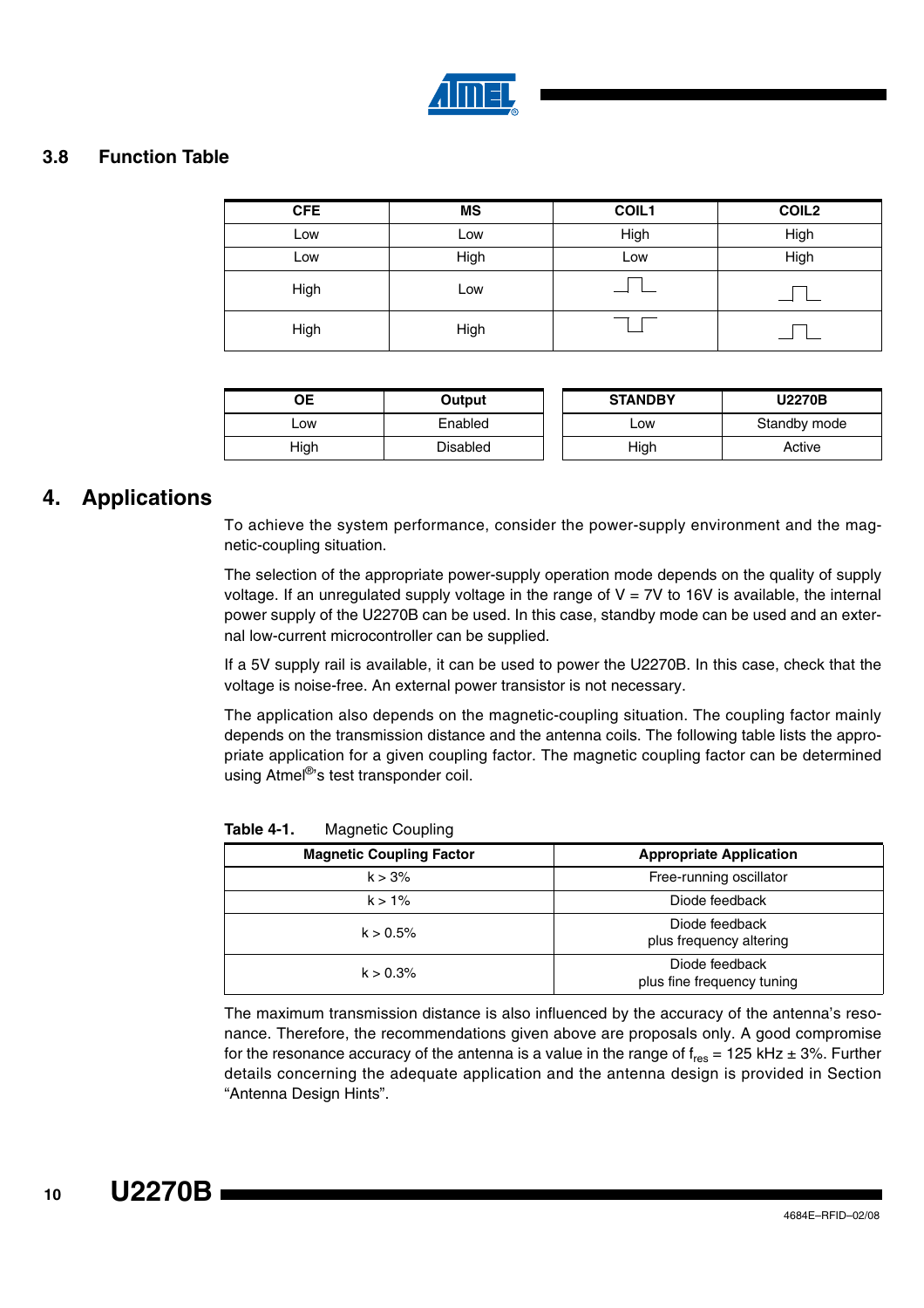The application of the U2270B includes the two capacitors  $C_{\text{IN}}$  and  $C_{\text{HP}}$  whose values are linearly dependent on the transponder's data rate. The following table gives the appropriate values for the most common data rates. The values are valid for Manchester and bi-phase code.

| Data Rate $f = 125$ kHz | Input Capacitor $(C_{IN})$ | Decoupling Capacitor $(C_{HD})$ |
|-------------------------|----------------------------|---------------------------------|
| f / 32 = 3.9 Kbits/s    | 680 pF                     | 100 nF                          |
| f / 64 = 1.95 Kbits/s   | 1.2 nF                     | 220 nF                          |

The following applications are typical examples. The values of  $C_{IN}$  and  $C_{HP}$  correspond to the transponder's data rate only. The arrangement to fit the magnetic-coupling situation is also independent of other design issues except for one constellation. This constellation, consisting of diode feedback plus fine frequency tuning together with the two-rail power supply, should be used if the transmission distance is  $d \approx 10$  cm.

#### <span id="page-10-0"></span>**4.1 Application 1**

Application using few external components. This application is for intense magnetic coupling only.



**Figure 4-1.** Application Circuit 1

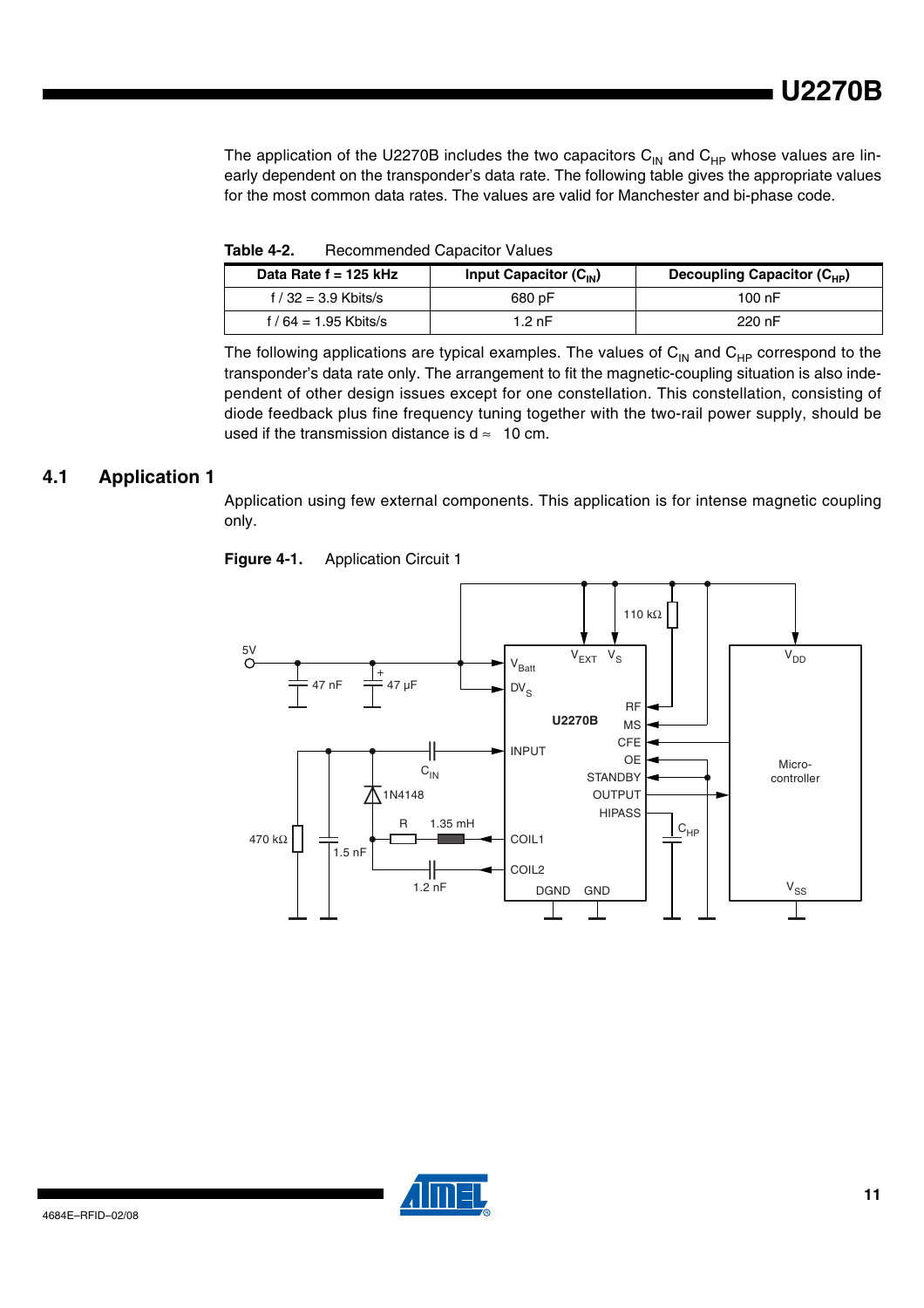

## <span id="page-11-0"></span>**4.2 Application 2**

Basic application using diode feedback. This application allows higher communication distances than "Application 1"



**Figure 4-2.** Application Circuit 2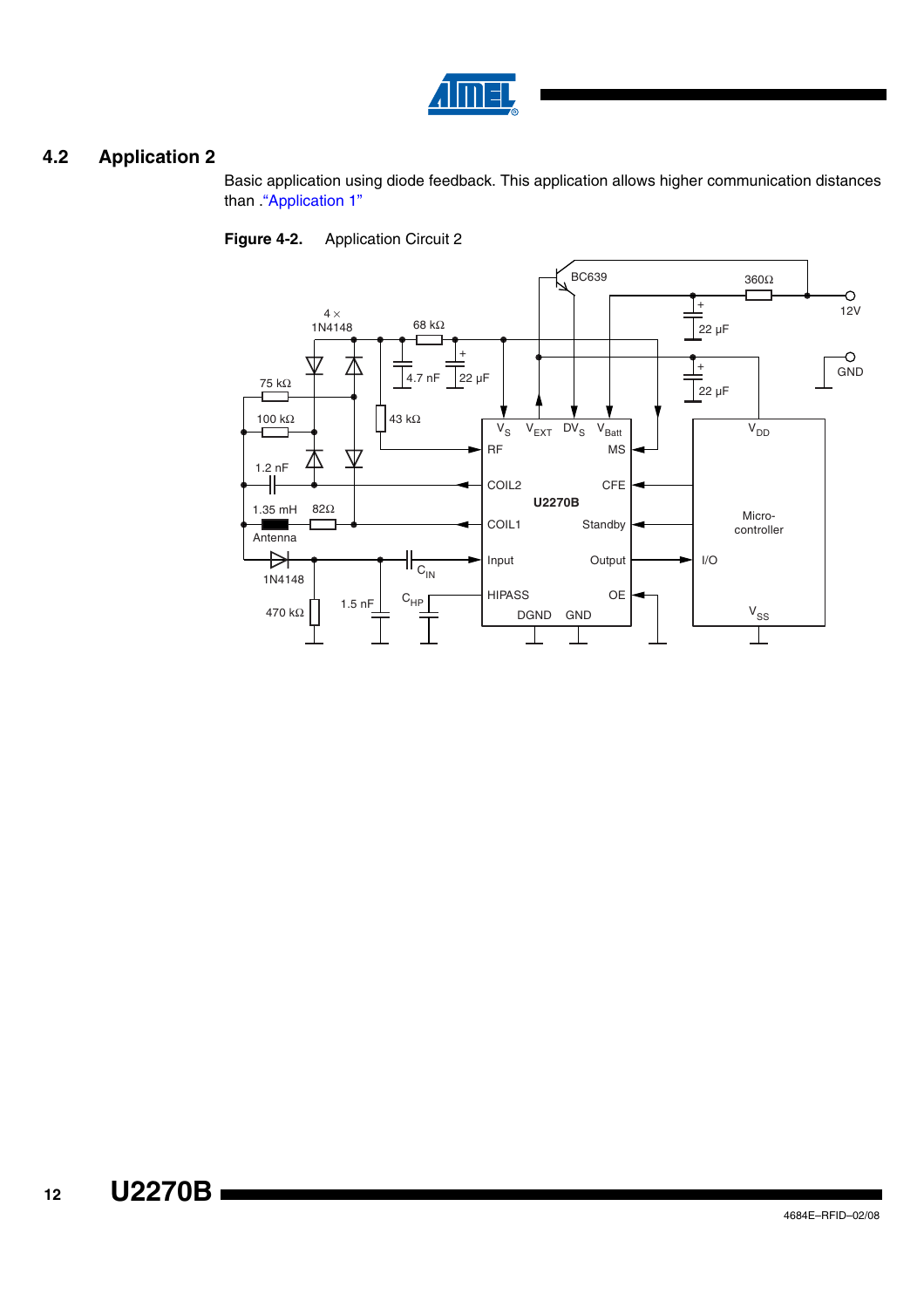## **4.3 Application 3**

This application is comparable to ["Application 2" b](#page-11-0)ut alters the operating frequency. This allows higher antenna resonance tolerances and/or higher communication distances. This application is preferred if the detecting microcontroller is close to the U2270B, as an additional microcontroller signal controls the adequate operating frequency.





Note: Application examples have not been examined for series production or reliability, and no worst case scenarios have been developed. Customers who adapt any of these proposals must carry out their own testing and be convinced that no negative consequences arise from the proposals.

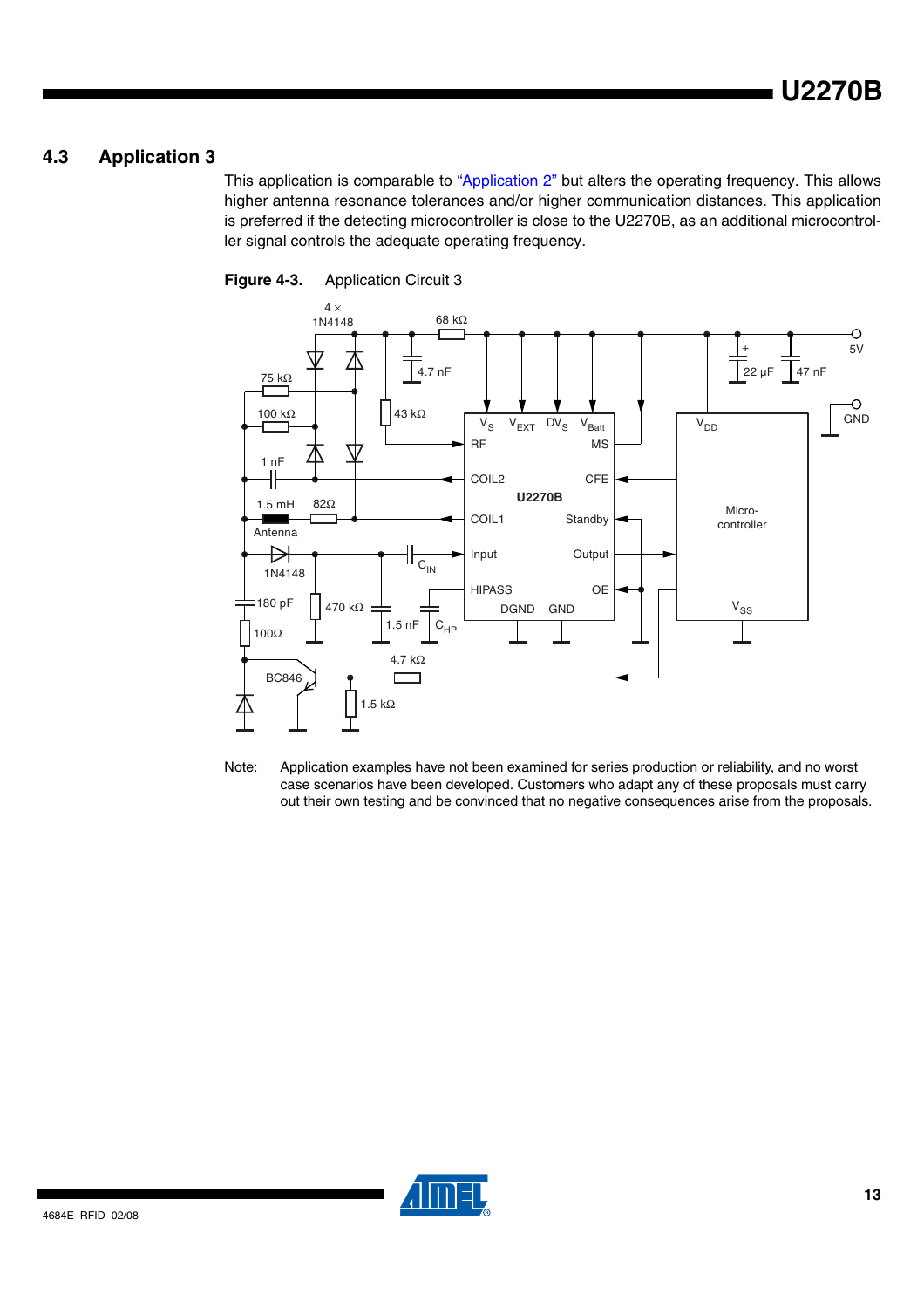

# **5. Absolute Maximum Ratings**

Stresses beyond those listed under "Absolute Maximum Ratings" may cause permanent damage to the device. This is a stress rating only and functional operation of the device at these or any other conditions beyond those indicated in the operational sections of this specification is not implied. Exposure to absolute maximum rating conditions for extended periods may affect device reliability.

| <b>Parameter</b>                      | Pin                            | <b>Symbol</b>                             | Min.             | Max.                                   | <b>Unit</b> |
|---------------------------------------|--------------------------------|-------------------------------------------|------------------|----------------------------------------|-------------|
| Operating voltage                     | 12                             | $V_{\text{Batt}}$                         | $V_{\rm S}$      | 16                                     | v           |
| Operating voltage                     | 8, 9, 10, 11, 14               | $V_{S,}V_{EXT,}DV_{S,}$ Coil<br>1, Coil 2 | $-0.3$           | 8                                      | v           |
| Range of input and output<br>voltages | 3, 4, 5, 6, 15, 16<br>2 and 13 | $V_{IN}$<br>$V_{OUT}$                     | $-0.3$<br>$-0.3$ | $V_{\rm S}$ + 0.3<br>$V_{\text{Batt}}$ | v           |
| Output current                        | 10                             | $I_{EXT}$                                 |                  | 10                                     | mA          |
| Output current                        | 2                              | $I_{\text{OUT}}$                          |                  | 10                                     | mA          |
| Driver output current                 | 8 and 9                        | <b>I</b> Coil                             |                  | 200                                    | mA          |
| Power dissipation SO16                |                                | $P_{\text{tot}}$                          |                  | 380                                    | mW          |
| Junction temperature                  |                                |                                           |                  | 150                                    | $^{\circ}C$ |
| Storage temperature                   |                                | $T_{\text{stg}}$                          | $-55$            | 125                                    | $^{\circ}C$ |
| Ambient temperature                   |                                | $T_{amb}$                                 | $-40$            | 105                                    | $^{\circ}C$ |

All voltages are referred to GND (Pins 1 and 7)

## **6. Thermal Resistance**

| <b>Parameter</b>                | ™mbol | <b>Value</b> | Unit |
|---------------------------------|-------|--------------|------|
| resistance SO16<br>--<br>hermar | ™thJA | 120          | K/W  |

# **7. Operating Range**

All voltages are referred to GND (Pins 1 and 7)

| <b>Parameter</b>  | Pin    | Symbol                             | <b>Value</b> | Unit |
|-------------------|--------|------------------------------------|--------------|------|
| Operating voltage | 12.    | $\mathsf{V}_\mathsf{Batt}$         | 7 to 16      |      |
| Operating voltage | 14     | $V_{\rm S}$                        | 4.5 to 6.3   |      |
| Operating voltage | 10, 11 | $V_{\text{EXT}}$ , DV <sub>S</sub> | 4.5 to 8     |      |
| Carrier frequency |        |                                    | 100 to 150   | kHz  |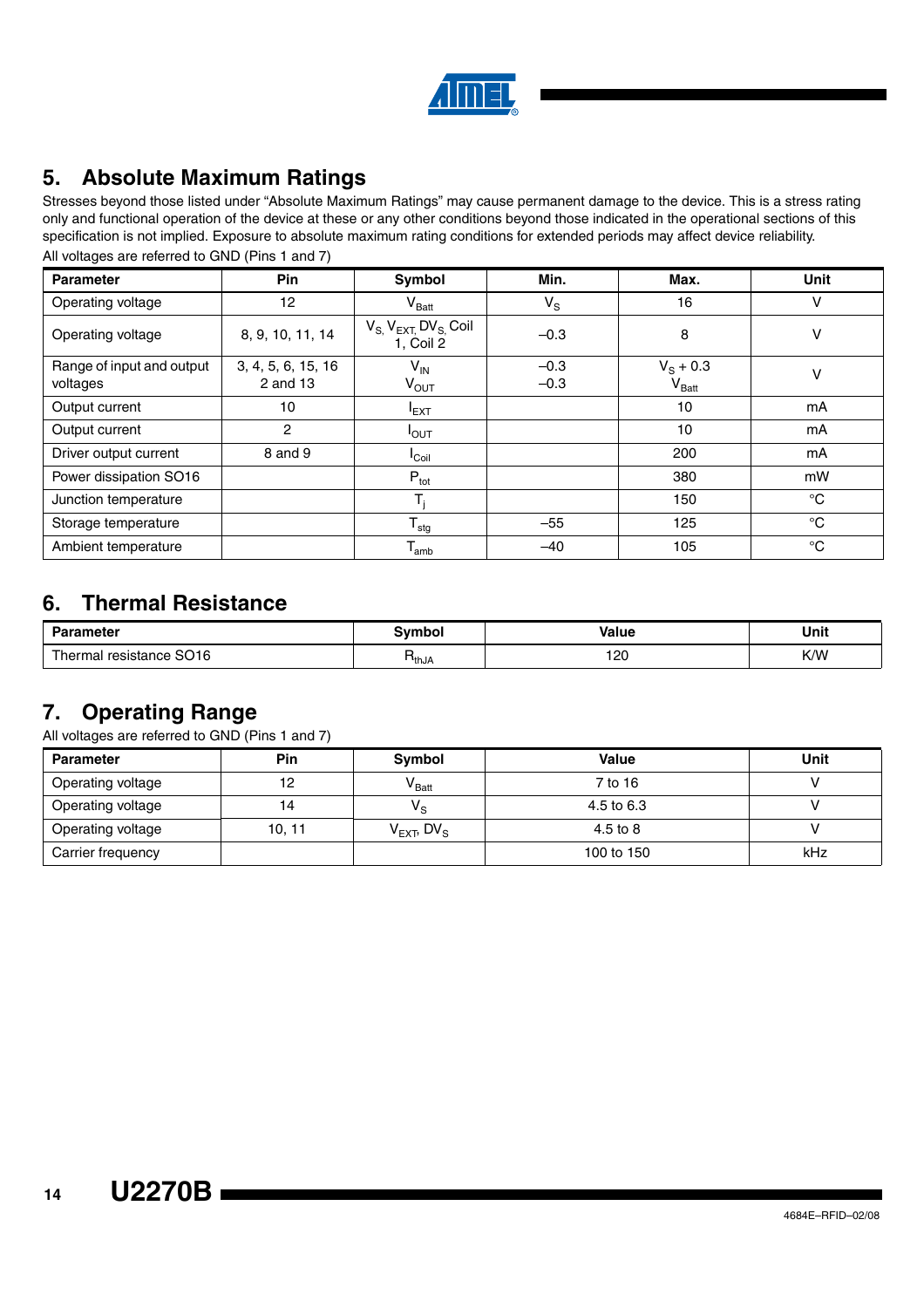# **8. Electrical Characteristics**

All voltages are referred to GND (Pins 1 and 7)

| <b>Parameters</b>                                                                                              | <b>Test Conditions</b>                                                                 | Pin                       | Symbol                                                      | Min.              | Typ.              | Max.       | Unit                                        |
|----------------------------------------------------------------------------------------------------------------|----------------------------------------------------------------------------------------|---------------------------|-------------------------------------------------------------|-------------------|-------------------|------------|---------------------------------------------|
| Data output<br>- Collector emitter<br>- Saturation voltage                                                     | $I_{\text{out}} = 5 \text{ mA}$                                                        | 2                         | $\mathsf{V}_{\mathsf{CEsat}}$                               |                   |                   | 400        | mV                                          |
| Data output enable<br>- Low-level input voltage<br>- High-level input voltage                                  |                                                                                        | 3                         | $V_{il}$<br>$V_{ih}$                                        | 2.4               |                   | 0.5        | $\vee$<br>$\vee$                            |
| Data input<br>- Clamping level low<br>- Clamping level high<br>- Input resistance<br>- Input sensitivity       | $f = 3$ kHz (square wave)<br>Gain capacitor = $100$ nF                                 | 4                         | $V_{\parallel}$<br>$V_{ih}$<br>$R_{in}$<br>$S_{\text{IN}}$  | 10                | 2<br>3.8<br>220   |            | $\vee$<br>$\vee$<br>k $\Omega$<br>$mV_{pp}$ |
| Driver polarity mode<br>- Low-level input voltage<br>- High-level input voltage                                |                                                                                        | 5                         | $V_{il}$<br>$V_{ih}$                                        | 2.4               |                   | 0.2        | $\vee$<br>$\vee$                            |
| Carrier frequency enable<br>- Low-level input voltage<br>- High-level input voltage                            |                                                                                        | 6                         | $V_{\parallel}$<br>$V_{ih}$                                 | 3.0               |                   | 0.8        | $\sf V$<br>$\vee$                           |
| Operating current                                                                                              | 5V application without load<br>connected to the coil driver                            | 10,<br>11,12<br>and<br>14 | $I_{\rm S}$                                                 |                   | 4.5               | 9          | mA                                          |
| Standby current                                                                                                | 12V application                                                                        | 12                        | $I_{\text{St}}$                                             |                   | 30                | 70         | μA                                          |
| $V_{\rm S}$<br>- Supply voltage<br>- Supply voltage drift<br>- Output current                                  |                                                                                        | 14                        | $V_{\rm S}$<br>$dV_{s}/dT$<br>$I_{\rm S}$                   | 4.6<br>1.8        | 5.4<br>4.2<br>3.5 | 6.3        | $\vee$<br>mV/K<br>mA                        |
| Driver output voltage<br>- One-rail operation<br>- Battery-voltage operation                                   | $I_1 = \pm 100$ mA<br>$V_S$ , $V_{EXT}$ , $V_{Batt}$ , $DV_S = 5V$<br>$V_{Batt} = 12V$ | 8, 9                      | V <sub>DRV</sub><br>V <sub>DRV</sub>                        | 2.9<br>3.1        | 3.6<br>4.0        | 4.3<br>4.7 | $V_{PP}$<br>$V_{PP}$                        |
| V <sub>EXT</sub><br>- Output voltage<br>- Supply voltage drift<br>- Output current<br>- Standby output current | IC active<br>Standby mode                                                              | 10                        | V <sub>EXT</sub><br>$dV_{EXT}/dT$<br>$I_{EXT}$<br>$I_{EXT}$ | 4.6<br>3.5<br>0.4 | 5.4<br>4.2        | 6.3        | $\vee$<br>mV/K<br>mA<br>mA                  |
| Standby input<br>- Low-level input voltage<br>- High-level input voltage                                       |                                                                                        | 13                        | $V_{\rm{il}}$<br>$V_{ih}$                                   | 3.1               |                   | 0.8        | ${\sf V}$<br>$\vee$                         |
| Oscillator<br>- Carrier frequency                                                                              | RF resistor = 110 k $\Omega$<br>("Application 2"), REM 1 <sup>(1)</sup>                |                           | $f_0$                                                       | 121               | 125               | 129        | kHz                                         |
| Low-pass filter<br>- Cut-off frequency                                                                         | Carrier frequency = 125 kHz                                                            |                           | $f_{\rm cut}$                                               |                   | 7                 |            | kHz                                         |
| Amplifier gain                                                                                                 | $C_{HP} = 100 nF$                                                                      |                           |                                                             |                   | 30                |            |                                             |

Note: 1. REM 1: In ["Application 1"](#page-10-0) where the oscillator operates in free-running mode, the IC must be soldered free from distortion. Otherwise, the oscillator may be out of bounds.

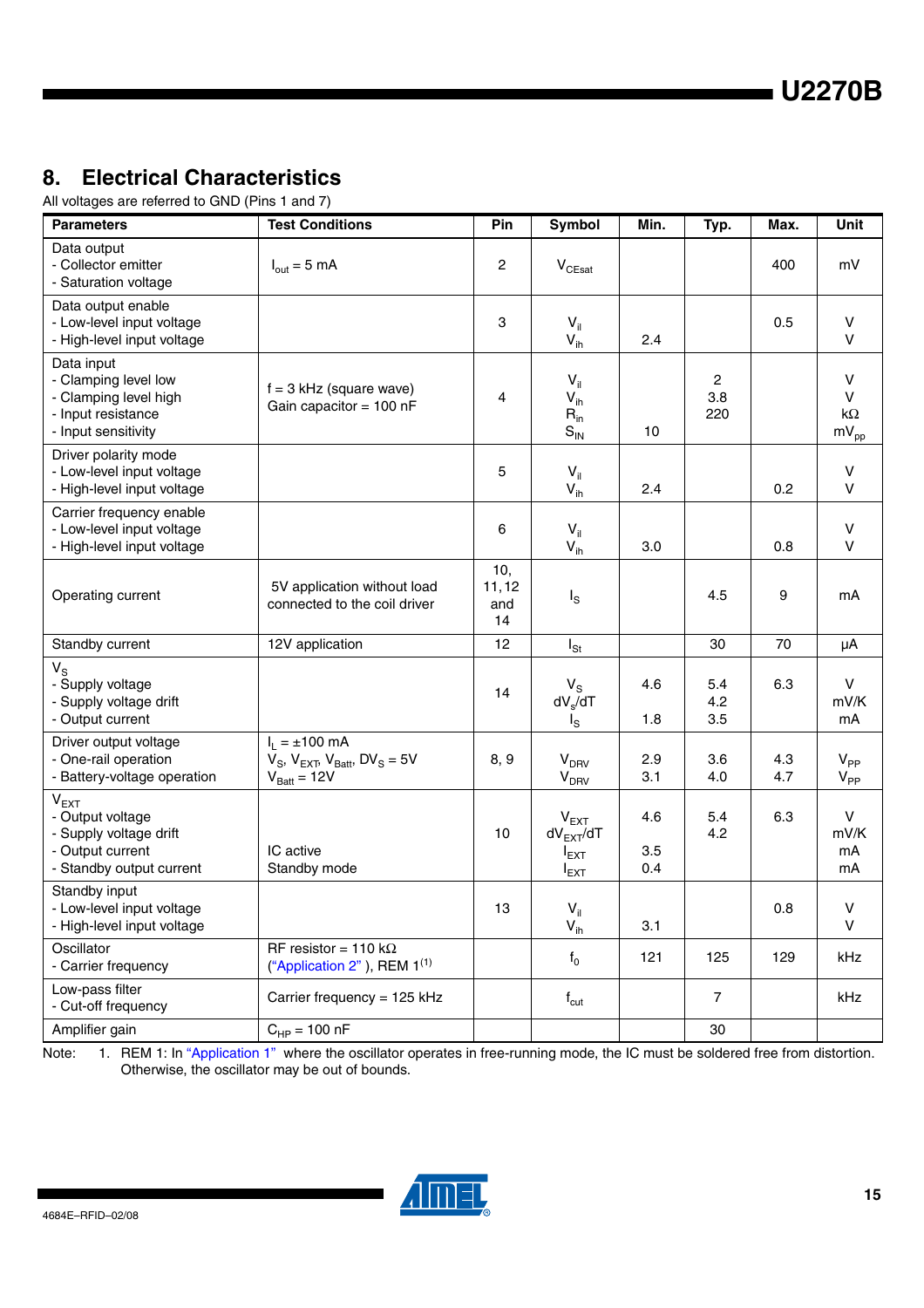

# **9. Ordering Information**

| <b>Extended Type Number</b> | Package          | Remarks                   |
|-----------------------------|------------------|---------------------------|
| U2270B-MFPY                 | SO <sub>16</sub> | Tube, Pb-free             |
| U2270B-MFPG3Y               | SO <sub>16</sub> | Taped and reeled, Pb-free |

# **10. Package Information**

Package: SO 16

Dimensions in mm



8

丗 Iŧ

Pin 1 identity

Issue: 1; 15.08.06 1 | 8 Drawing-No.: 6.541-5031.02-4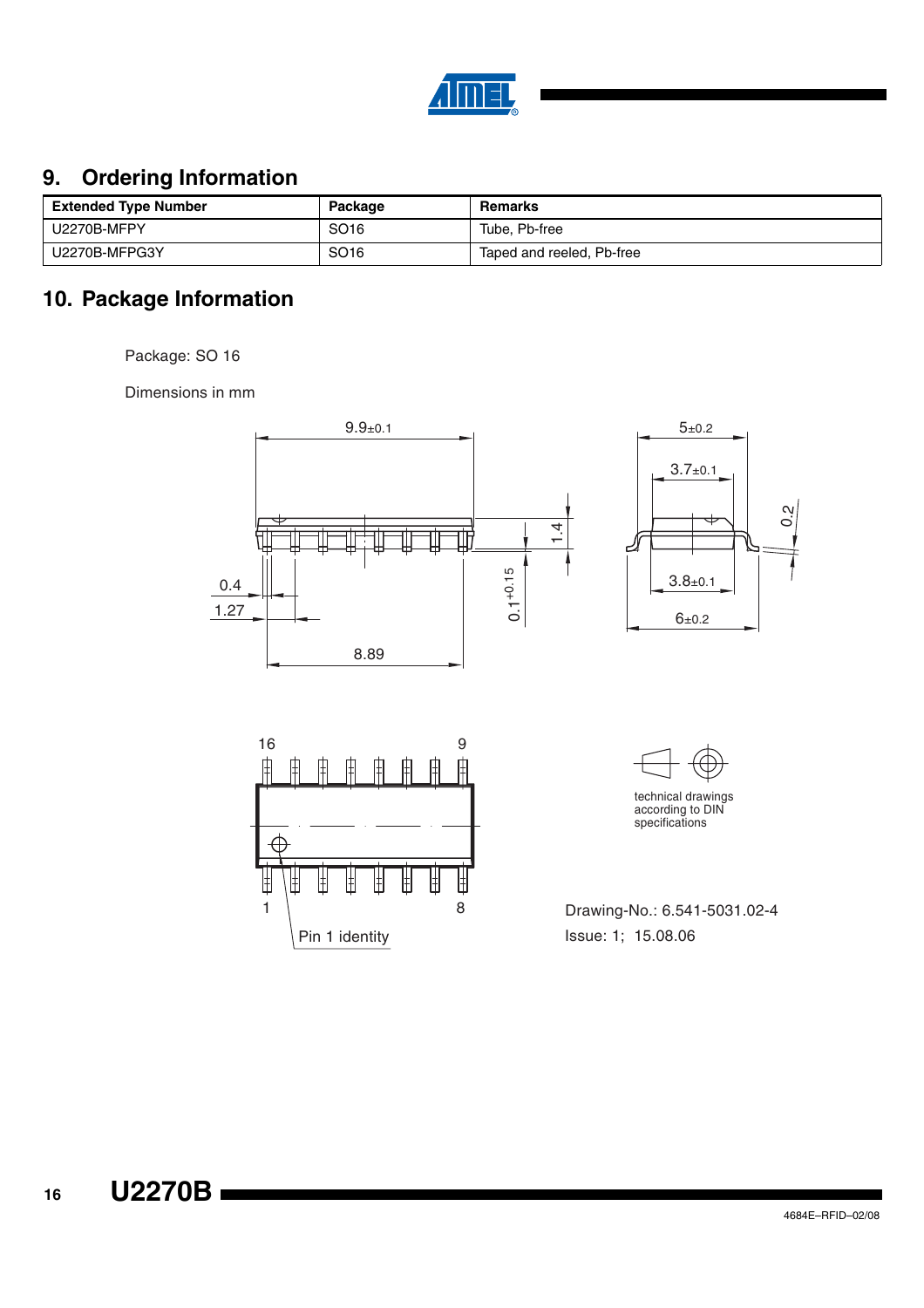# **11. Revision History**

Please note that the following page numbers referred to in this section refer to the specific revision mentioned, not to this document.

| <b>Revision No.</b> | <b>History</b>                                                                              |  |  |  |  |
|---------------------|---------------------------------------------------------------------------------------------|--|--|--|--|
| 4684E-RFID-01/08    | • Put datasheet in a new template                                                           |  |  |  |  |
|                     | • Section 3.4 "Low-pass Filter (LPF) on page 7: Typo removed                                |  |  |  |  |
|                     | • Section 8 "Electrical Characteristics" on page 15: Parameter $V_s$ alignment<br>corrected |  |  |  |  |
| 4684D-RFID-09/06    | • Put datasheet in a new template                                                           |  |  |  |  |
|                     | • Pb-free logo on page 1 deleted                                                            |  |  |  |  |
|                     | • Section 10 "Package Information" on page 16 changed                                       |  |  |  |  |
|                     | • Minor grammatical corrections and fixed broken cross references                           |  |  |  |  |
| 4684C-RFID-12/05    | • Last page: Legal sentence changed                                                         |  |  |  |  |
| 4684B-RFID-09/05    | • Put datasheet in a new template                                                           |  |  |  |  |
|                     | • Pb-free Logo on page 1 added                                                              |  |  |  |  |
|                     | • New heading rows on Table "Absolute Maximum Ratings" on page 14 added                     |  |  |  |  |
|                     | • Ordering Information on page 16 changed                                                   |  |  |  |  |